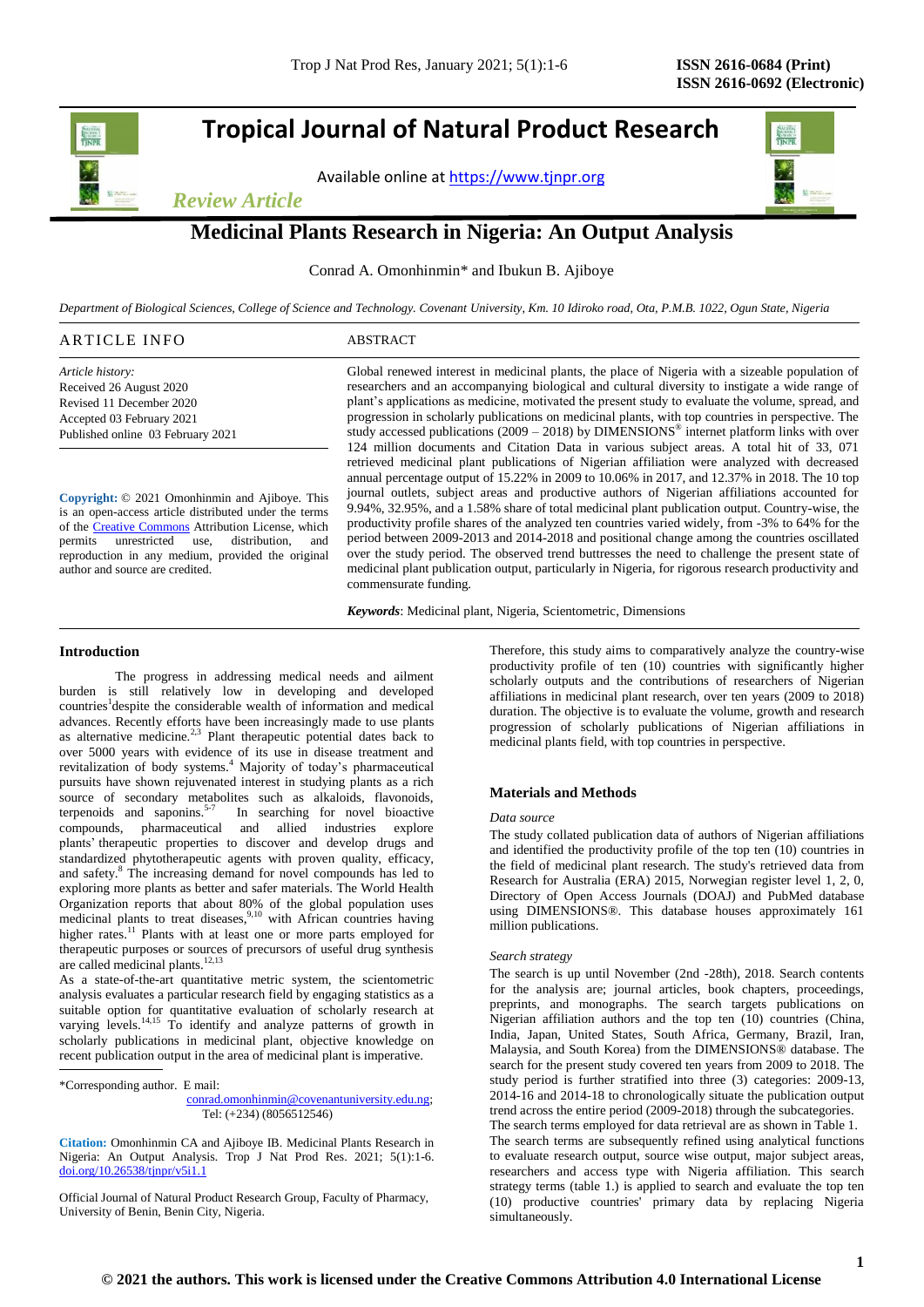**Table 1:** Search Strategy Terms

| #               | Searches*                                                 |
|-----------------|-----------------------------------------------------------|
| No 1            | 2009 or 2010 or 2011 or 2012 or 2013 or 2014 or 2015 or   |
|                 | 2016 or 2017 or 2018                                      |
| No <sub>2</sub> | Medicinal Plant and Nigeria                               |
| No <sub>3</sub> | No 1 AND No 2                                             |
| No <sub>4</sub> | No 3 LIMITS: Publication Type $=$ journal articles, book  |
|                 | chapters, proceedings, preprints and monographs; Language |
|                 | $=$ All languages; Year $=$ 2009 to 2018                  |
|                 |                                                           |

### **Results and** D**iscussion**

*Comparative country-wise productivity profile of top ten (10) countries*

Country-wise, the productivity profile shares of the ten countries varied widely (Figure 1), from -3% to 64% for the period between 2009-2013 and 2014-2018. Expectedly, a significantly higher volume of publications was generated for all the countries in recent years  $(2014 - 2018)$  than in earlier years  $(2009 - 2013)$ , except for Germany (-3%) and South Korea (5%). However, South Korea (53%), Brazil (38%), Germany (28%), United States (27%) and Japan (15%) generated a significantly higher volume of publication share within the mid-years (2014 - 2016) than the first quinquennial (2009 -2013). In contrast, Iran (-50%) and Malaysia (-37%) recorded a significantly lower publication share volume. China, India and South Africa (1-8%) recorded similar volume of publication share in the first period (2009- 2013) and the succeeding three (3) years (2014-2016), suggesting that the amount of publication for the period of years (2014 -2016) were as much as the amount of Scholarly paper for earlier years (2009 - 2013). The trend of increasing publications with years was consistent for all the countries except for South Korea and Germany. The dropping trend observed for South Korea (5%) and Germany (-3%) may reflect the attention shift away from folk's medicine research and medicinal plants often connected with infectious diseases toward noncommunicable diseases in these countries. $16, 17$ 

Conversely, Iran (64%) and Malaysia (49%) recorded a significant reversal growth in the publication from a low in the earlier year (2009 - 2013) to a high in the latter years (2014-2018) than any other country. The surge in publications for both countries is not unconnected to the increased boost in economic and research towards herbal products development for the international market in the countries in recent times, in the bid to compete with countries like China and India, the two largest countries of Asia in natural resources and populace $^{18, 19}$ .

While countries like Iran and Malaysia experienced a surge in publication and significant difference in output between the  $1<sup>st</sup>$  and  $2<sup>nd</sup>$ periods, countries like the United States of America, Germany, Brazil, and South Korea recorded a lull in publication growth for the same period.

### *Country-Wise productivity ranking for the top ten (10) countries*

Positional change among the countries oscillated over the study period (Figure 2). Between the earlier and mid-period, several countries changed positions in the volume of publications generated, countries like; China (3rd to 1st), India (4th to 2nd), Iran (10th to 7th), and Malaysia (9th to 8th) improved in the ranking. Conversely, countries like; Japan (2nd to 4th), United States of America (1st to 3rd), Brazil (7th to 9th), and South Korea (8th to 10th) dropped in ranking. However, some countries like; China (1st), India (2nd), South Africa (5th), Germany (6th), Iran (7th), and South Korea (10th) retained their mid-period ranking in the latter period. Countries like; United States of America (3rd - 4th) and Malaysia (8th -9th), dropped in ranking, while a few like; Brazil (9th -8th) and Japan (4th -3rd) improved in the hierarchy. Over the three sub-periods, China, India, Iran, South Korea attained improved positions in the mid-period and retained the same in the latter period. Brazil, Japan, and Malaysia recorded inconsistent growth across the three sub-periods. Germany and South Africa recorded sluggish growth and remained unchanged in position across the sub-periods. The United States of America showed a bearish growth with time losing its 1st position to a 4th place ranking. While the improved positions recorded for the five countries may point to increase attention to medicinal plants research, herbal products development efforts in the countries, the sluggish or bearish growth trend observed for the last three countries may point to a change in attention away from folk medicine research or a climax of such research efforts in these countries. The improvement in reporting safety, interactions, and efficacy against mere reporting of herbal products' folk uses may be the link to the increase in publication output and concentration generated for the five countries can be linked. This increase is coupled with the increasing engagements with pharmaco-experts leading to increased publishing of herbal-base works in journals dedicated to biomedical, pharmacological and even synthetic drugs.<sup>20-22</sup>

### *Research volume, growth and progression of Nigerian affiliations*

The research output trend on the medicinal plants at the national level over time depicts in Figure 3. The research output cumulated to 33,071 publications in ten (10) years. The annual percentage output decreased from 15.22% in 2009 to 12.37% in 2018. The most productive year in the ten years was in 2014 (16%), and the least was 2010 (3.76%), with a 16% rise in publication output observed for 2014. The results express an inconsistent trend with the publication outputs on medicinal plants. This result may reflect the scientific environment researchers in the country have to deal with, which include pitfalls like inconsistent policies, ineffective data management, inconsistency in educational programs, inadequate and inconsistent funding of research, and scholarly publication. This output contrasts with developing and emerging economies such as Malaysia and Iran, with defined national research projections and fundings.  $22-24$ 

### *Document -wise output in the field of medicinal plant*

The types of papers indexed to authors of Nigerian affiliation were mainly journal articles (52.03%), book chapters (42.66%), monographs, (5.05%), proceedings (0.2%), and preprints (0.05%) (Figure 4). The predominant position of a journal article may suggest a growing rate of evidence-based studies on medicinal plants.



**Figure 1:** Comparative Publication Output for 10 top Countries on Medicinal Plant for ten years period, through the sub-periods: ranging from 2009-13, 2014-16 and 2014-18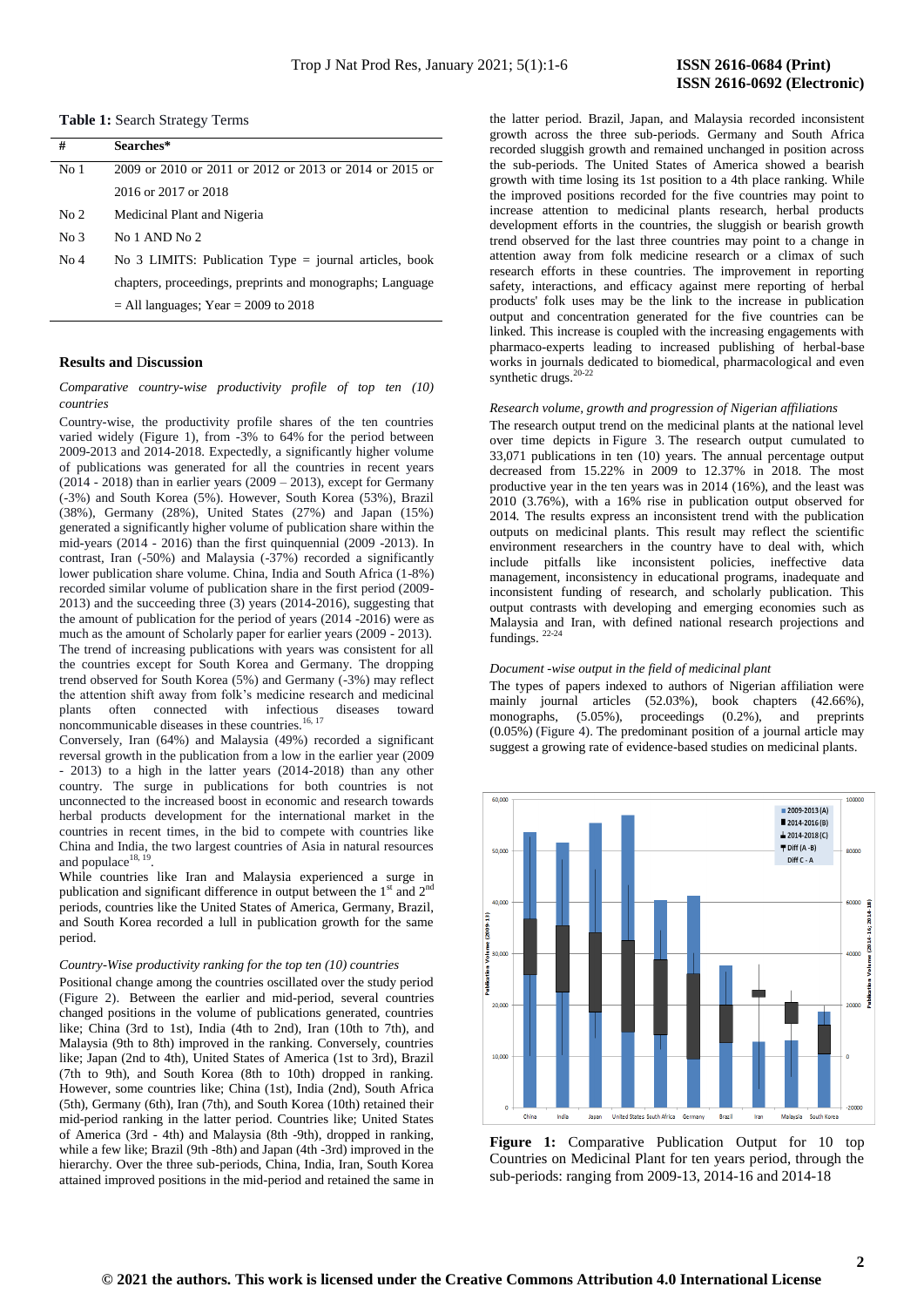# **ISSN 2616-0692 (Electronic)**

#### *Source titles in the field of medicinal plant*

The analyses indicate the top (10) source titles are analyses where most Nigerian affiliation authors published and the document-wise publications output (Figure 5). The 10 top journal outlets reported papers ranging from 153 to 956 documents on medicinal plant research; accounting for 9.94% (3288 papers) of total medicinal plant publication output during 2009-2018. These figures reveal the growing rate of evidence-based studies on medicinal plants.<sup>25</sup> The journal; Tobacco Induced Diseases accounted for 29.08% of the 3288 recorded, Tropical Journal of Pharmaceutical Research (16.73%) and Journal of Ethnopharmacology (16.00%). Asian Pacific Journal of Tropical Biomedicine recorded the least volume of 4.65%. The retrieved top (10) source titles show that a sizeable proportion of the publications were through interdisciplinary outlets and core subject outlets such as complementary, alternative and ethnopharmacology. Similarly, the journal spread cut across local to regional and global outlets.

### *Subject areas spread for medicinal plant research output*

The top ten (10) subject areas accounted for 10898 records representing 32.95% share of the total number of 33, 071 published (Figure 6). The subject areas distribution cut across core subject areas for medicinal plant research, botanists and other plants related fields such as plant biology. Expectedly, clinical, pharmaceutical and pharmacological sciences; also recorded a considerable number of publications; an indication that journals for primarily synthetic compounds and clinical trial outcomes are<br> $\frac{1}{26-29}$ increasingly accommodating researches on the medicinal plant. The degree of acceptability and most probable scope of medicinal plants investigations have broadened to the environmental and ecological sciences as environmental purifiers and  $decontaminators$ ,<sup>30</sup> in phytoremediation for heavy metals  $31$  or all together for ecological mapping for various habitats.<sup>31-33</sup> Similarly, medicinal plants research and data now constitute a sizeable amount of the contents of databases related to cell biology, molecular biology, 34- $37$  bioinformatics and system biology,  $38^{39}$ ,  $40^{39}$  and in Microbiology, where medicinal plants have been investigated extensively for antimicrobial properties<sup>41</sup> or the interactions of medicinal plants with the microbiome of various microhabitats. $42-45$ 

### *Topmost productive researchers*

The top ten most productive Nigerian affiliations authors collectively contributed 523 publications on medicinal plants, constituting a 1.58% share of the total output for the study period (2009 - 18). The most productive authors contributed 140 to 34 publications **(Figure 7).**  Each author's total publication count in each sub-period and the relative citation rate (RCR) is further analyzed. The author-publication volume trend did not necessarily align with citation. Generally, authors increasingly generated a more significant number of publications in the latter years (2014 - 2018) than in the earlier years(2009 - 2013) except for three authors (COE, CSN, and SIO). The majority of the publications recorded for the authors; COE and CSN were generated within the earlier years, with lesser publication output in the later years. Conversely, the majority of the publications recorded for SIO were developed in the latter years. Six authors (GO, AOA1, TOA, SIO, SAA, AOA2) recorded increased citation rates (RCR) than other top authors captured for the study period. However, SIO recorded higher citation than any other, although with a considerably lesser number of total publications than the other five. Higher impact outlets in a relevant subject to a broader audience or even a slimmer audience, among others may be the link to increased citation.

### *Scholarly access type*

The findings of the study clearly show that the ratio of total open access (28%) to subscription (closed) access (45%) is significantly lower (Figure 8). The significantly skewed percentage to subscription outlets is reflective of the prevailing dispositions of authors in the

region as it is common with authors in the global south where payment of Article Processing Charge (APCs), the gold model for open access publishing is the least preferred by such authors. Authors in such regions often prefer a subscription model that publishes free for authors but requires users' subscription paywalls. Similarly, the trend is understandably so, as the open access route of publication only recently began to receive acceptance considerably among researchers in the global south. Though open access (OA) is gaining a lot of ground, a researcher in the global south still prefers the subscription route primarily due to inadequate funding. <sup>46</sup> Most OA outlets are also of gold OA model; authors in the region preferably target source subscription-based journals.



**Figure 2:** Ranking and Positional Change between the ten  $(10)$ productive countries for the study sub-periods: 2009-13; 2014- 16; 2014-18.



**Figure 3:** Volume and Trend of Medicinal Plant Research Output of Nigerian Affiliations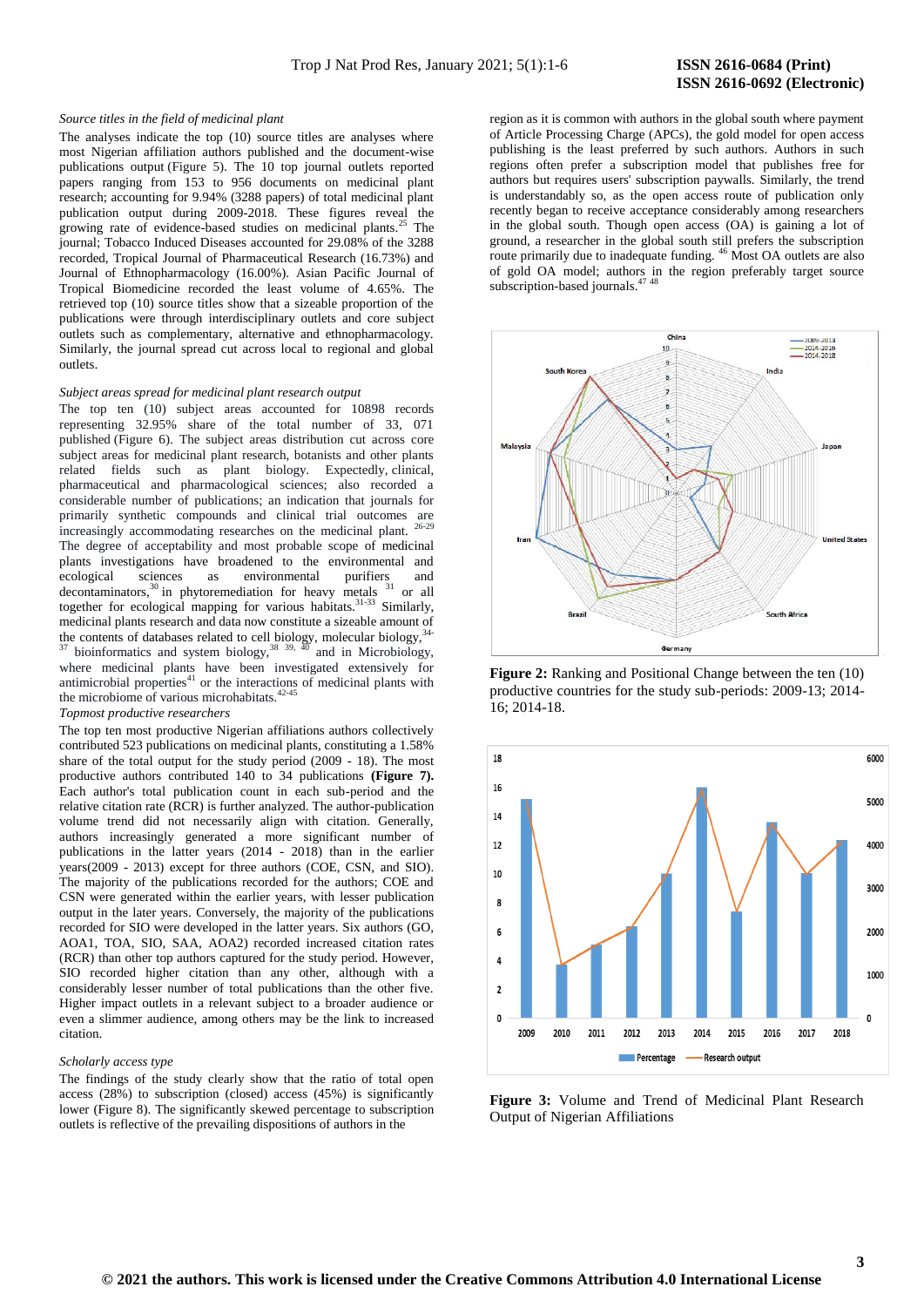

**Figure 4:** Document -wise output of authors of Nigerian – affiliation



**Figure 5:** Top ten (10) source title of Nigerian Medicinal Plant Publications (2009 - 18)



Figure 6: Top ten (10) subject areas of medicinal plant publications of Nigerian affiliation



**Figure 7:** Topmost Contributors' Publication output: Total, earlier years (2009-13) and later years (2014-2018) counts with Relative Citation Rate (RCR) mean for each researcher in 10 years (2009-18).



**Figure 8:** Accessibility profile of medicinal plant scholarly publications analyzed for the study, with a more significant percentage (53%) of scholarly journal by Nigeria –affiliated authors on medicinal plants accessible only through closed (subscription-based) access.

### **Conclusion**

The retrieved scholarly publications data on medicinal plants from ten top countries and Nigeria provides information on researchers' contribution in the medicinal plant field over ten years, 2009-2018. The top productive researchers in medicinal plant research dominate in publication volume and some other researchers dominate in citation. The analyzed results reflect an inconsistent trend in the medicinal plant publication output of Nigerian affiliation, possibly due to certain pitfalls connected with the environment. However, diverse opportunities exist to tap and improve this field by harnessing the abundant potentials inherent in the various aspects of medicinal plant research. To this end, intensive research productivity, multiple affiliation/collaborations across boundaries, increased open research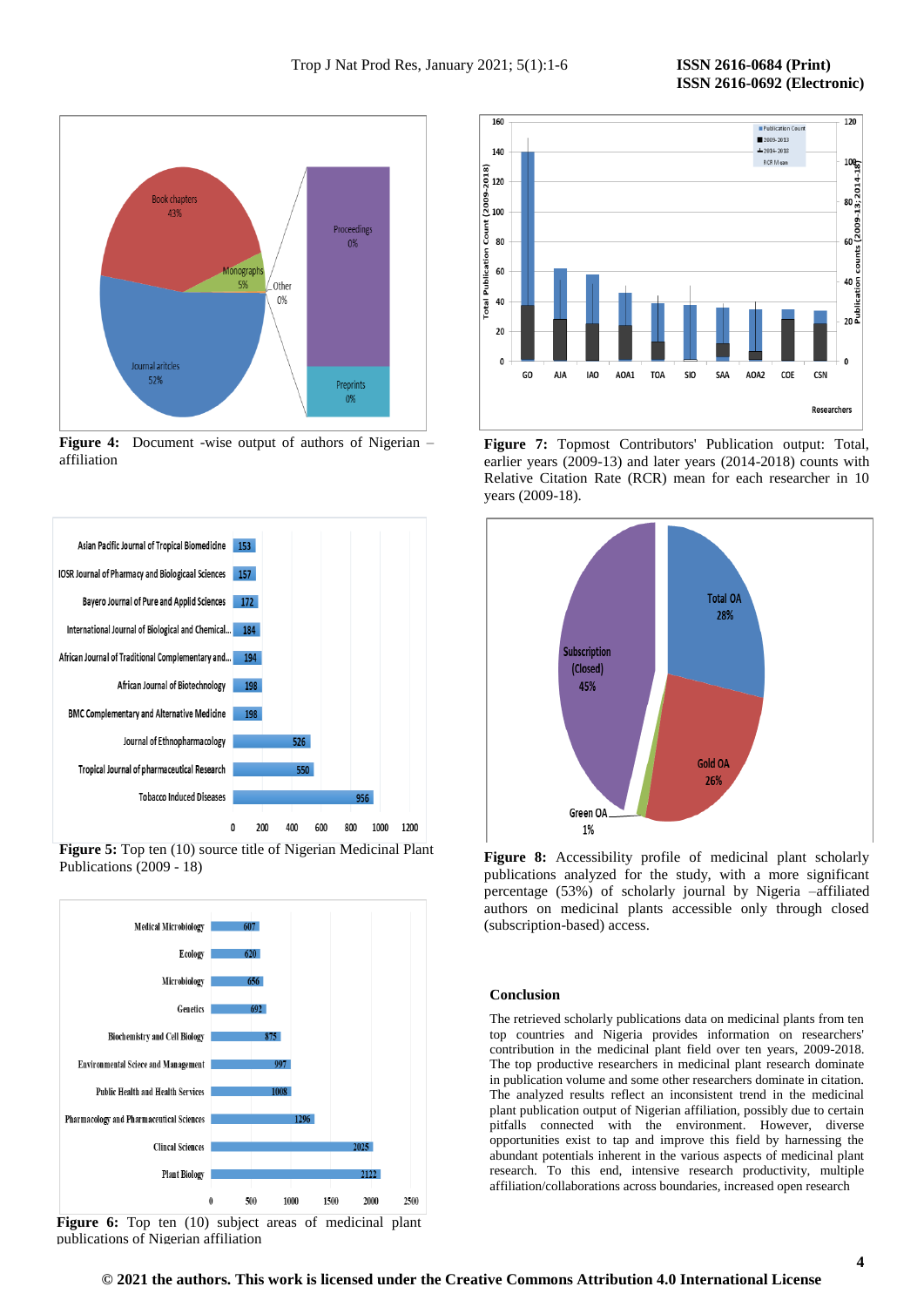accessibility, multicultured research ambience/environ is required to improve the output levels significantly. The analytics in this study will serve for further assistance to medicinal plant researchers, information officers, librarians, policymakers, and analysts in recognizing relevant data gaps, that would enable the development of sustainable contextual strategies for medicinal plant research in Nigeria.

### **Conflict of interest**

The authors declare no conflict of interest.

### **Authors' Declaration**

The authors hereby declare that the work presented in this article is original and that any liability for claims relating to the content of this article will be borne by them.

### **Acknowledgements**

The authors would like to acknowledge the support of Covenant University Center for Research Innovation and Discovery (CUCURID).

### **References**

- 1. Alhaider I, Ahmed KM, Gupta B. Pharmaceutical research in the Kingdom of Saudi Arabia: A scientometric analysis during 2001–2010. Saudi Pharm J. 2015; 23(3):215-222.
- 2. Sedighi M, Bahmani M, Asgary S, Beyranvand F, Rafieian-Kopaei M. A review of plant-based compounds and medicinal plants effective on atherosclerosis. J Res Med Sci. 2017; 22(1):30
- 3. Fedotova J, Kubatka P, Büsselberg D, Shleikin AG, Caprnda M, Dragasek J, Rodrigo L,Pohanka M, Gasparova I, Nosal V. Therapeutical strategies for anxiety and anxiety-like disorders using plant-derived natural compounds and plant extracts. Biomed Pharmacother. 2017; 95:437-446.
- 4. Mahesh B and Satish S. Antimicrobial Actiity of some Important Medicinal Plants Against Plant and Human Pathogens. World J Agric Res. 2008; 4(5):839-843.
- 5. Brevoort P. US botanical market--an overview. HerbalGram. 1996.
- 6. Blumenthal M. Herb industry sees mergers, acquisitions, and entry by pharmaceutical giants in 1998. HerbalGram. 1999; 45:67-68.
- 7. Conrad OA, Dike IP, Agbara U. *In vivo* antioxidant assessment of two antimalarial plants–*Allamamda cathartica* and *Bixa orellana*. Asian Pac J Trop Med. 2013; 3(5):388-394.
- 8. Popoola JO, Aworunse OS, Oyesola OL, Akinnola OO, Obembe OO. A systematic review of pharmacological activities and safety of *Moringa oleifera*. J Herbmed Pharmacol. 2020; 9(3):174-190.
- 9. WHO. Traditional medicine; growing needs and potential. WHO Policy Perspectives on medicines. Geneva: WHO. 2002; 6:1-6.
- 10. WHO. Legal status of traditional medicine and complementary. Geneva. World Health Organization. 2001; 9241545488.
- 11. Borokini TI and Omotayo FO. Phytochemical and ethnobotanical study of some selected medicinal plants from Nigeria. J Med Plant Res. 2012; 6(7):1106-1118.
- 12. Sofowora E. The state of Medicinal Plants' Research in Nigeria. Ibadan University Press, Nigeria, 1982. 404 p.
- 13. WHO. Resolution-promotion and development of training and research in traditional medicine. WHO document. 1977; 30:49-50.
- 14. Garfield E. How to Use Citation Analysis for Faculty Evaluations and When Is It Relevant? Curr Contents. 1983; 44:5-13.
- 15. Katz JS and Hicks D. A systemic view of British science. Scim. 1996; 35(1):133-154.
- 16. WHO. WHO: Action plan for the Global Strategy for the prevention and control of noncommunicable diseases 2008-2013. Geneva, World Health Assembly: A61/8, World Health Organization: World Health Organization; 2008.
- 17. Hughes GD, Aboyade OM, Beauclair R, Mbamalu ON, Puoane TR. Characterizing herbal medicine use for noncommunicable diseases in urban South Africa. Evid-Based Compl Altern Med. 2015; 2015:736074.
- 18. Kalauni D and Joshi A. Status of Medicinal and Aromatic Plant (MAPs) and Socio-Economic Influence in Nepalese Livelihood- A Review Research. Acta Sci Agric. 2018; 2(9):123-130.
- 19. Sharma A, Shanker C, Tyagi LK, Singh M, Rao CV. Herbal medicine for market potential in India: an overview. Acad J Plant Sci. 2008; 1(2):26-36.
- 20. Pelkonen O, Xu Q, Fan T-P. Why is research on herbal medicinal products important and how can we improve its quality? J Trad Compl Med. 2014; 4(1):1- 7.
- 21. Calapai G and Caputi AP. Herbal medicines: can we do without pharmacologist? Evid-Based Compl Altern Med. 2007; 4(S1):41-43.
- 22. Jantan I. Medicinal plant research in Malaysia: scientific interests and advances. Malay J Med Health Sci. 2004; 2(2):27-46
- 23. Chikezie PC and Ojiako OA. Alternative & Integrative Medicine. Hypertension. 2015; 20:23.
- 24. Mashayekhan A, Pourmajidian MR, Jalilvand H, Gholami MR, Teimouri MS. Economic importance and GIS mapping of medicinal plants in Iran: a case study of Darkesh. JASEM. 2016; 20(3):646-650.
- 25. Majeed M. Evidence-based medicinal plant products for the health care of world population. Ann Phytomed . 2017; 6(1):1-4.
- 26. Anyinam C. Availability, accessibility, acceptability, and adaptibility: Four attributes of African ethnomedicine. Soc Sci Med. 1987; 25(7):803-811.
- 27. Al-Snafi AE. Clinically tested medicinal plant: A review (Part 1). SMU Med J. 2016; 3(1):99-128.
- 28. Tolossa K, Debela E, Athanasiadou S, Tolera A, Ganga G, JG H. Ethno-medicinal study of plants used for treatment of human and livestock ailments by traditional healers in South Omo, Southern Ethiopia. J Ethnobiol Ethnomed. 2013; 9(1):32.
- 29. Jokar NK, Noorhosseini SA, Allahyari MS, Damalas CA. Consumers' acceptance of medicinal herbs: an application of the technology acceptance model (TAM). J Ethnopharmacol. 2017; 2(7):203-210.
- 30. Leguizamo MAO, Gómez WDF, Sarmiento MCG. Native herbaceous plant species with potential use in phytoremediation of heavy metals, spotlight on wetlands—a review. Chemosphere. 2017; 168:1230- 1247.
- 31. Gupta D, Huang H, Corpas F. Lead tolerance in plants: strategies for phytoremediation. Environ Sci Pollut Res. 2013; 20(4):2150-2161.
- 32. Lakey KD. Ecological status of high altitude medicinal plants and their sustainability: Lingshi, Bhutan. BMC Ecol. 2016; 16(1):45.
- 33. Birch JL and Keeley SC. Dispersal pathways across the Pacific: the historical biogeography of Astelia sl